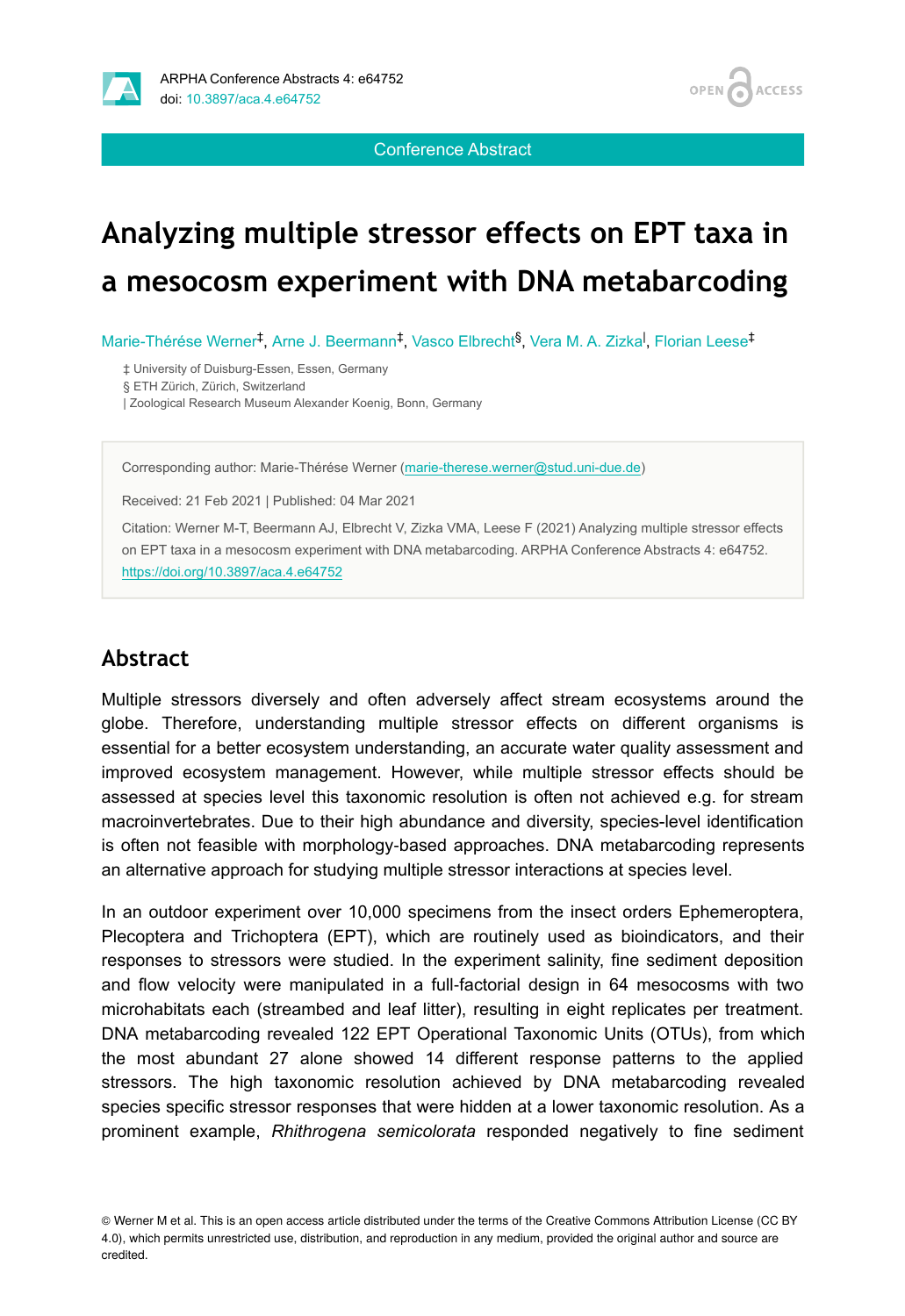deposition and flow velocity reduction, while *Ecdyonurus torrentis* (both Heptageniidae, Ephemeroptera) was insensitive to experimental manipulation, highlighting different stressor responses among species within the same family (Fig. 1, Beermann et al. 2020).



Figure 1. doi

Mean standardized number of reads for OTU 8 (*Rhithrogena semicolorata*, Heptageniidae, Ephemeroptera) in the microhabitat streambed for all experimental treatment combinations. White bars indicate ambient salinity, while grey bars indicate increased salinity. Error is shown as standard error.

Even for well-studied organisms such as EPT taxa, this study shows that DNA metabarcoding has the potential to depict response patterns at species or OTU level despite high specimen abundance. Consequently, DNA metabarcoding promises to be a rewarding method when investigating and assessing multiple stressor effects on stream water quality.

#### **Keywords**

freshwater, stream ecosystems, stressor effects, taxonomic resolution, macroinvertebrates

#### **Presenting author**

Marie-Thérése Werner, Aquatic Ecosystem Research, University of Duisburg-Essen, Universitätsstraße 5, 45141 Essen, Germany

## **Presented at**

1st DNAQUA International Conference (March 9-11, 2021)